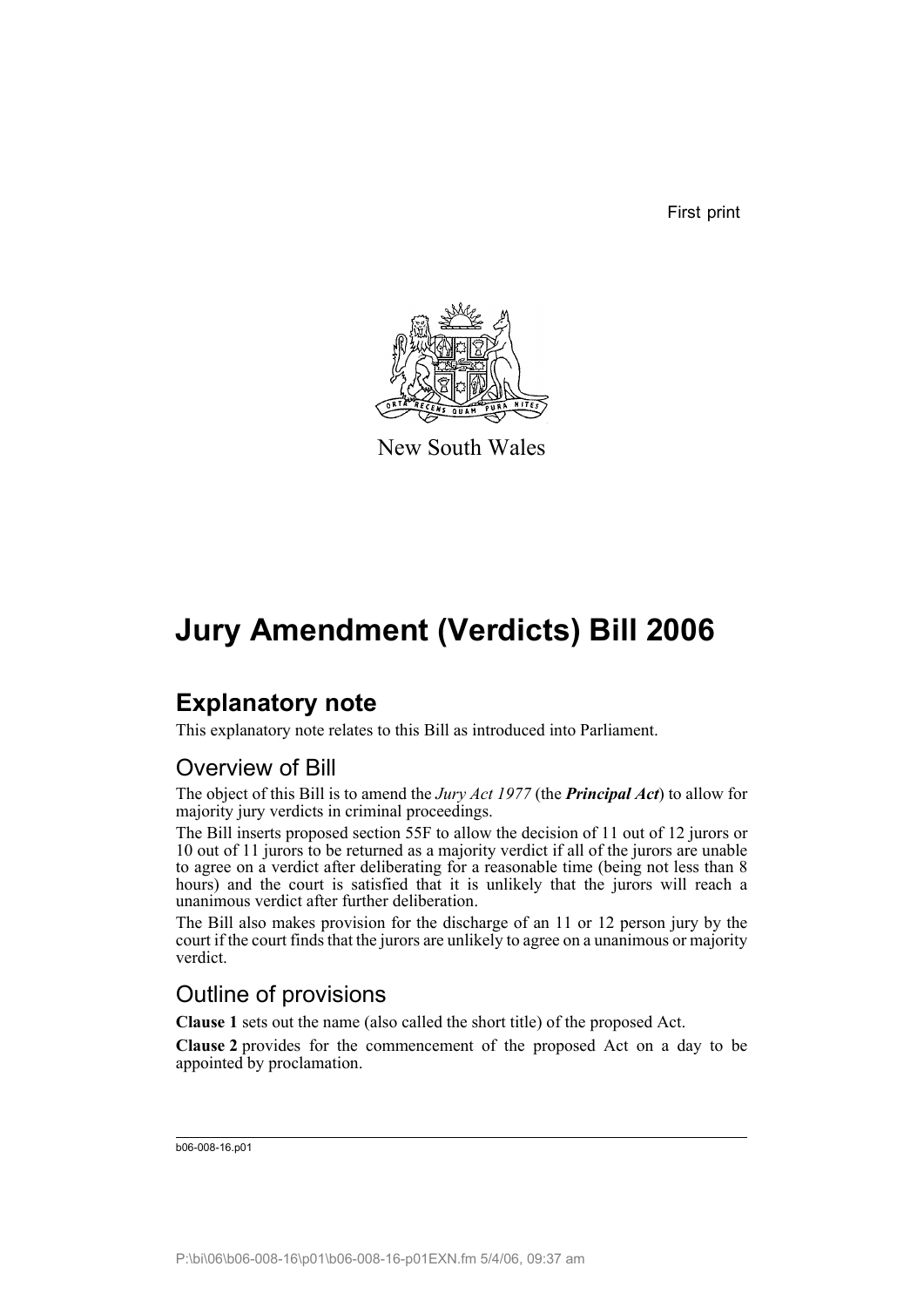Explanatory note

**Clause 3** is a formal provision that gives effect to the amendments to the Principal Act set out in Schedule 1.

**Clause 4** provides for the repeal of the proposed Act on the day following the day on which the proposed Act commences. Once the amendments have commenced the proposed Act will be spent and section 30 of the *Interpretation Act 1987* provides that the repeal of an amending Act does not affect the amendments made by that Act.

#### **Schedule 1 Amendments**

**Schedule 1 [1]** inserts proposed section 55F into the Principal Act to allow the decision of 11 out of 12 jurors or 10 out of 11 jurors to be returned as a majority verdict in criminal proceedings if:

- (a) all of the jurors are unable to agree on a verdict after deliberating for a period of time (being not less than 8 hours) that the court considers reasonable having regard to the nature and complexity of the criminal proceedings, and
- (b) the court is satisfied, after examination on oath of one or more of the jurors, that it is unlikely that all of the jurors will reach a unanimous verdict after further deliberation.

Proposed section 55F also ensures that a verdict that an accused is guilty of an offence against a law of the Commonwealth must be unanimous (the High Court in *Cheatle and Another v The Queen* [1993] HCA 44 decided that section 80 of the Constitution of the Commonwealth precluded a majority verdict in such circumstances).

**Schedule 1 [1]** also substitutes section 56 of the Principal Act to allow the court to discharge a jury consisting of 11 or 12 persons if it finds that it is unlikely that the jurors will reach a unanimous or majority verdict. Proposed section 56 also makes it clear that a jury cannot be discharged by the court if the court finds that it is likely that the jurors will reach a majority verdict. The provisions relating to the discharge of juries in existing section 56 are re-enacted in relation to juries consisting of 10 persons or less.

**Schedule 1 [2]** provides for a review of the amendments made by the proposed Act after 5 years from the commencement of those amendments.

**Schedule 1 [3]** allows regulations of a savings or transitional nature to be made as a consequence of the enactment of the proposed Act.

**Schedule 1 [4]** provides that the amendments made by the proposed Act apply only if the jury is empanelled in relation to the criminal proceedings after the commencement of those amendments (except if a jury was empanelled in certain earlier related proceedings before the commencement of those amendments).

Explanatory note page 2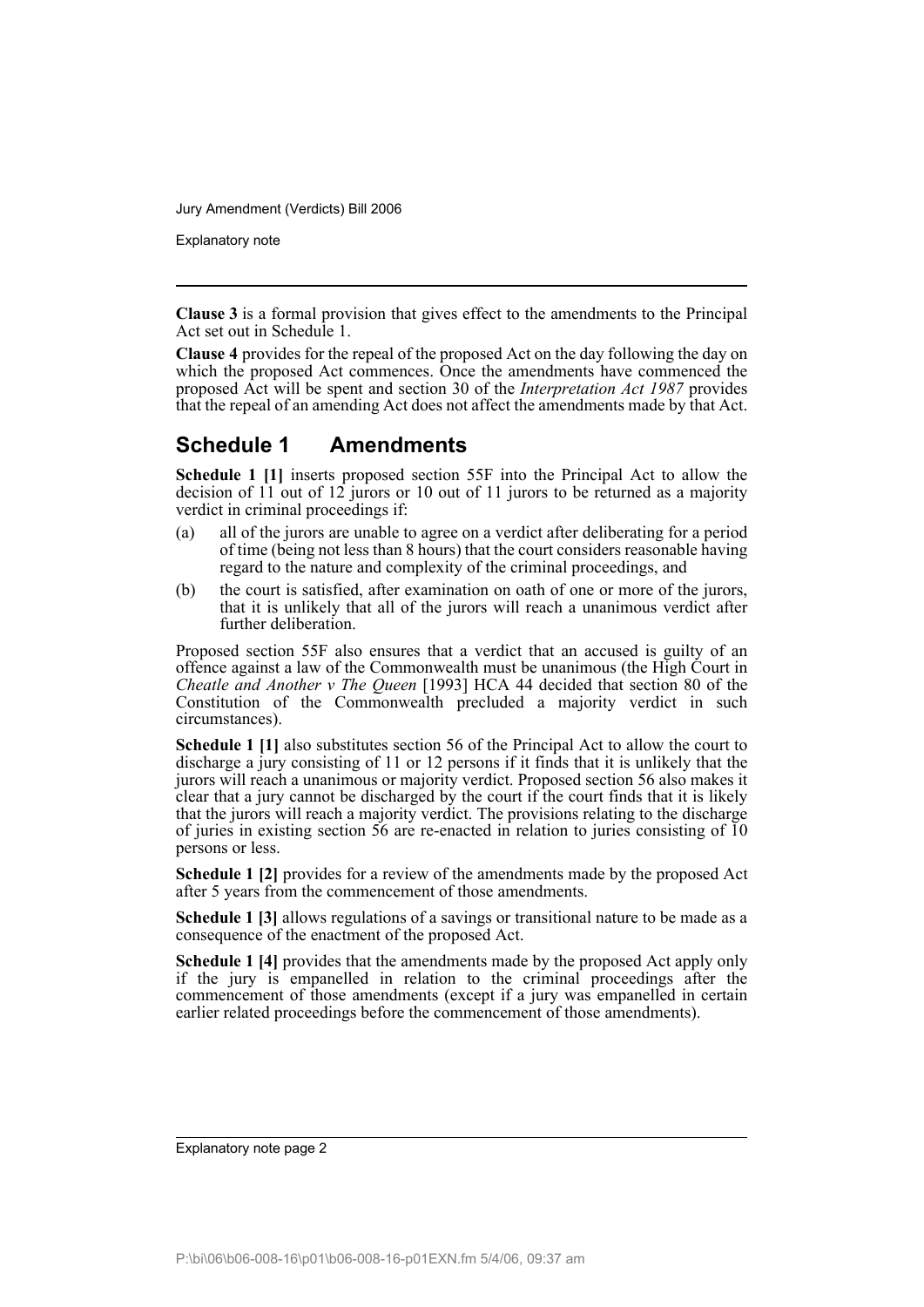First print



New South Wales

# **Jury Amendment (Verdicts) Bill 2006**

### **Contents**

|    |                                  | Page |
|----|----------------------------------|------|
| 1. | Name of Act                      |      |
| 2  | Commencement                     | 2    |
| 3  | Amendment of Jury Act 1977 No 18 | 2    |
| 4  | Repeal of Act                    | 2    |
|    | Schedule 1 Amendments            | 3    |

b06-008-16.p01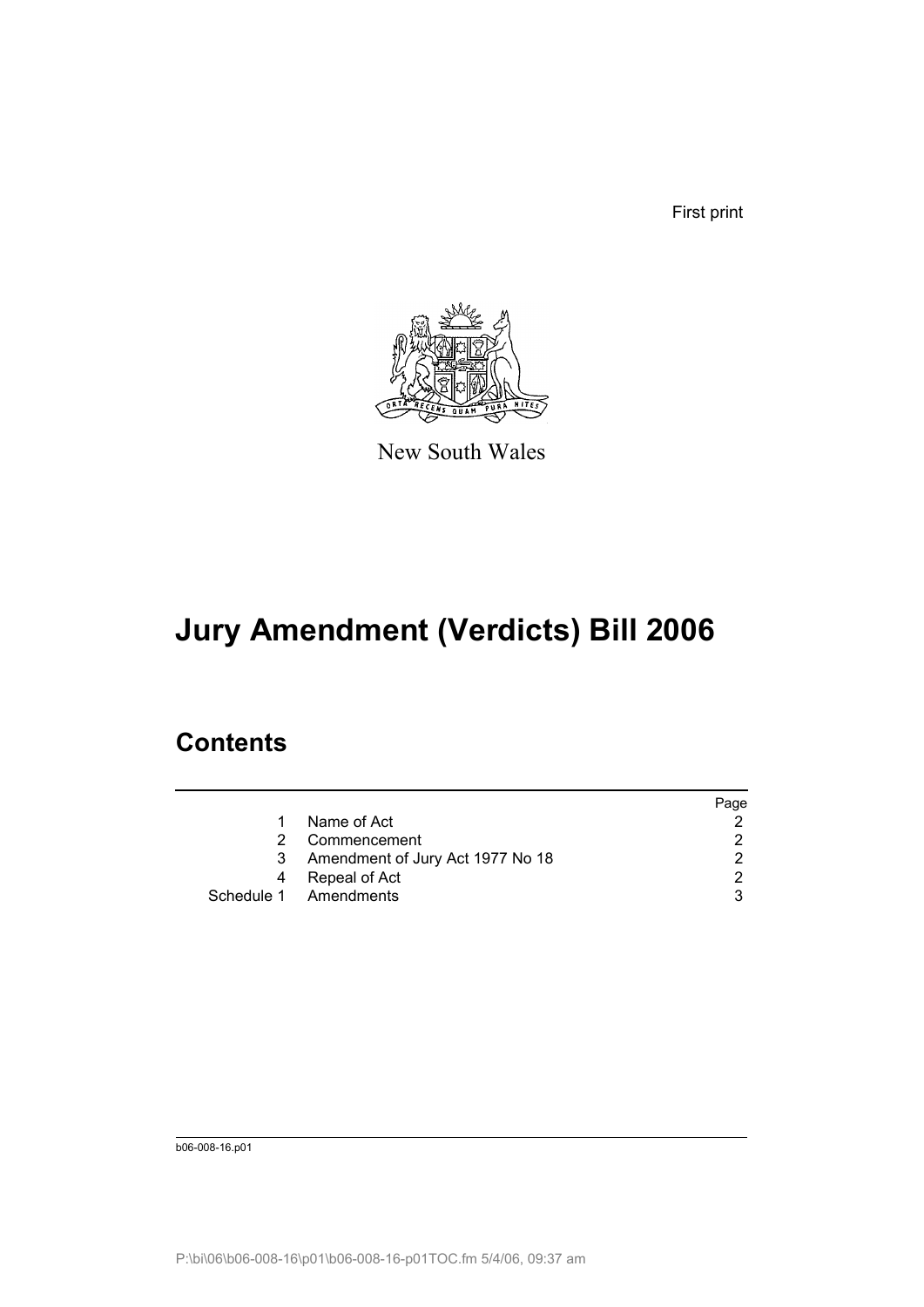Contents

Page

Contents page 2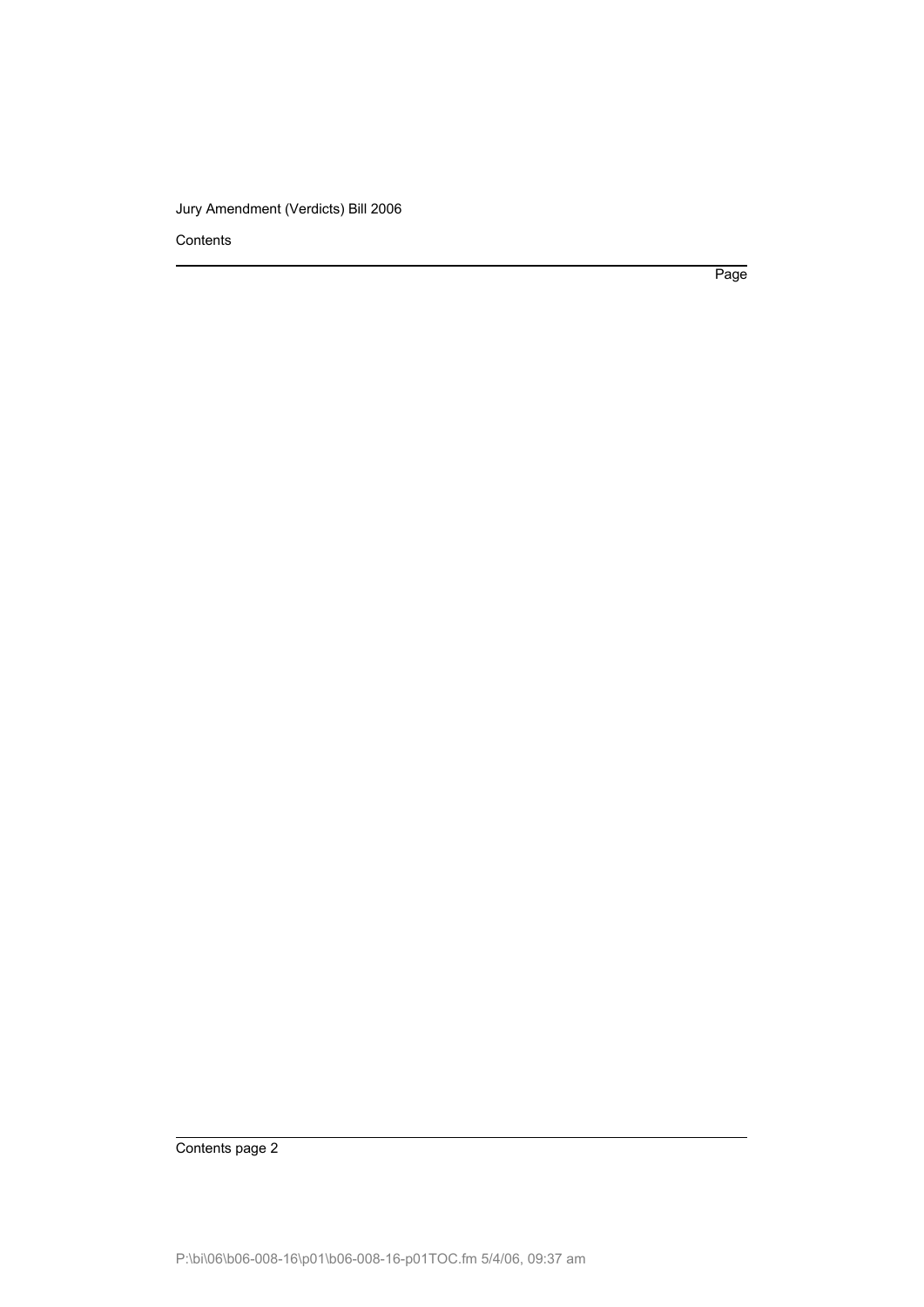

New South Wales

# **Jury Amendment (Verdicts) Bill 2006**

No , 2006

#### **A Bill for**

An Act to amend the *Jury Act 1977* to permit majority jury verdicts in criminal proceedings.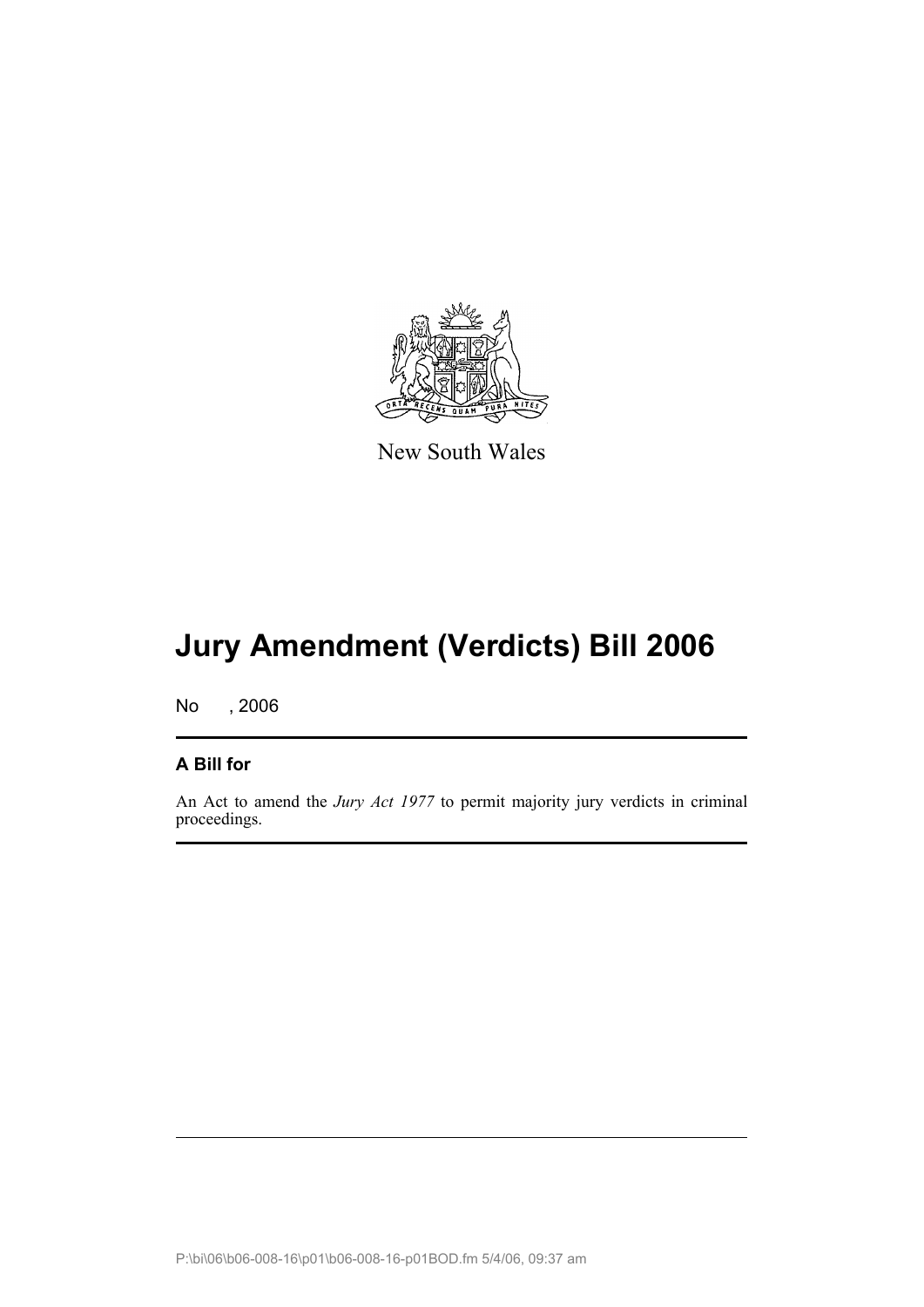<span id="page-5-3"></span><span id="page-5-2"></span><span id="page-5-1"></span><span id="page-5-0"></span>

|   |     | The Legislature of New South Wales enacts:                                                                                                                | 1                       |
|---|-----|-----------------------------------------------------------------------------------------------------------------------------------------------------------|-------------------------|
| 1 |     | Name of Act                                                                                                                                               | 2                       |
|   |     | This Act is the <i>Jury Amendment (Verdicts) Act 2006</i> .                                                                                               | 3                       |
| 2 |     | Commencement                                                                                                                                              | $\overline{4}$          |
|   |     | This Act commences on a day to be appointed by proclamation.                                                                                              | 5                       |
| 3 |     | Amendment of Jury Act 1977 No 18                                                                                                                          | 6                       |
|   |     | The <i>Jury Act 1977</i> is amended as set out in Schedule 1.                                                                                             | $\overline{7}$          |
| 4 |     | <b>Repeal of Act</b>                                                                                                                                      | 8                       |
|   | (1) | This Act is repealed on the day following the day on which this Act<br>commences.                                                                         | 9<br>10                 |
|   | (2) | The repeal of this Act does not, because of the operation of section 30<br>of the <i>Interpretation Act 1987</i> , affect any amendment made by this Act. | 11<br>$12 \overline{ }$ |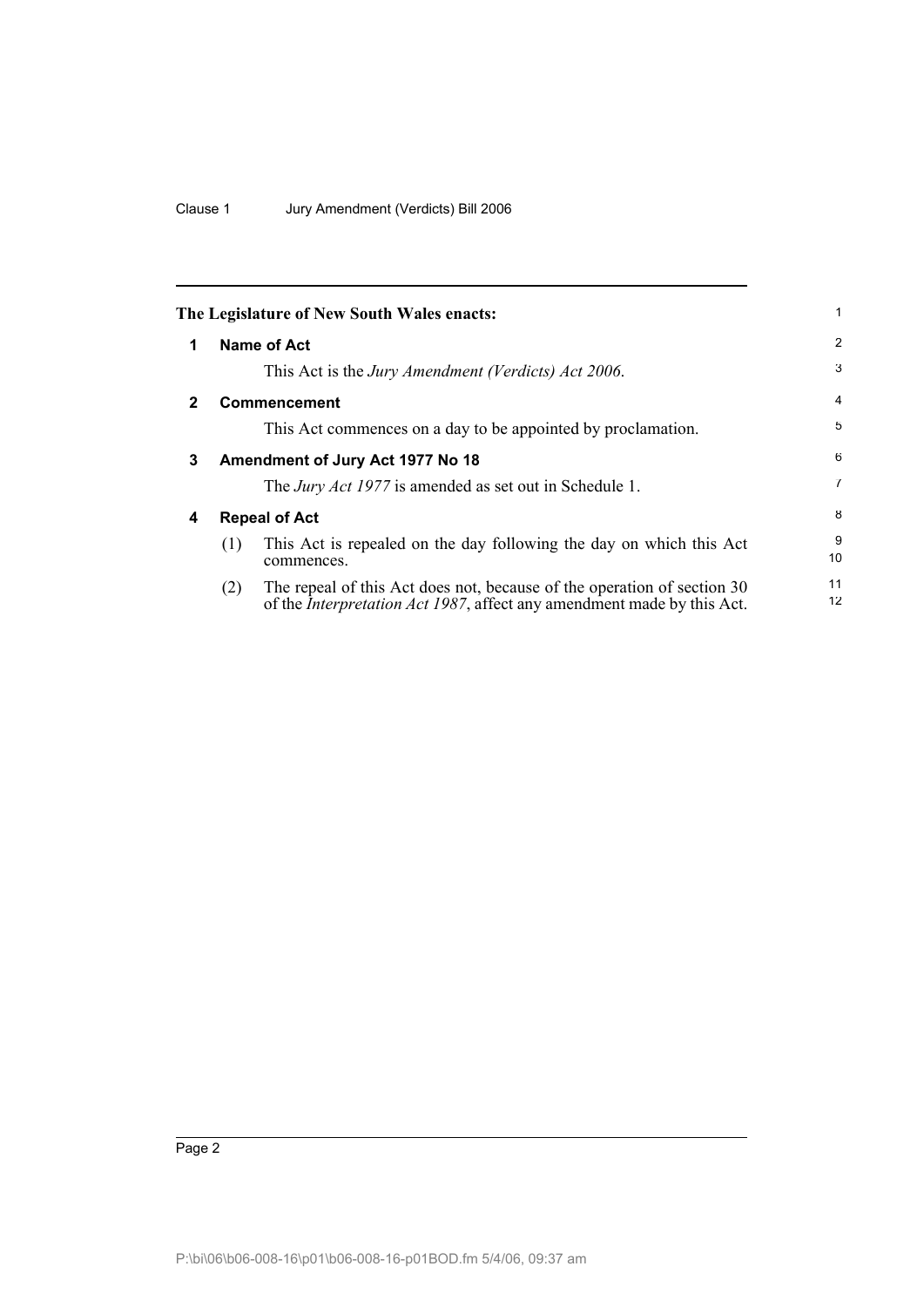Amendments Schedule 1

<span id="page-6-0"></span>

|     | <b>Schedule 1</b>                |                                           | <b>Amendments</b>                                                                                                                                                                                                                                                                                                                                                      | $\mathbf{1}$                     |
|-----|----------------------------------|-------------------------------------------|------------------------------------------------------------------------------------------------------------------------------------------------------------------------------------------------------------------------------------------------------------------------------------------------------------------------------------------------------------------------|----------------------------------|
|     |                                  |                                           |                                                                                                                                                                                                                                                                                                                                                                        | (Section 3)<br>2                 |
| [1] |                                  |                                           | Sections 55F and 56                                                                                                                                                                                                                                                                                                                                                    | 3                                |
|     | Omit section 56. Insert instead: |                                           |                                                                                                                                                                                                                                                                                                                                                                        | 4                                |
|     | 55F                              | Majority verdicts in criminal proceedings |                                                                                                                                                                                                                                                                                                                                                                        | 5                                |
|     |                                  | (1)                                       | This section applies in respect of a verdict in criminal<br>proceedings where the jury consists of not less than 11 persons.                                                                                                                                                                                                                                           | 6<br>$\overline{7}$              |
|     |                                  | (2)                                       | A majority verdict may be returned by a jury in criminal<br>proceedings if:                                                                                                                                                                                                                                                                                            | 8<br>9                           |
|     |                                  |                                           | (a)<br>a unanimous verdict has not been reached after the jurors<br>have deliberated for a period of time (being not less than 8)<br>hours) that the court considers reasonable having regard to<br>the nature and complexity of the criminal proceedings, and                                                                                                         | 10<br>11<br>12<br>13             |
|     |                                  |                                           | the court is satisfied, after examination on oath of one or<br>(b)<br>more of the jurors, that it is unlikely that the jurors will<br>reach a unanimous verdict after further deliberation.                                                                                                                                                                            | 14<br>15<br>16                   |
|     |                                  | (3)                                       | In this section:                                                                                                                                                                                                                                                                                                                                                       | 17                               |
|     |                                  |                                           | <i>majority verdict</i> means:                                                                                                                                                                                                                                                                                                                                         | 18                               |
|     |                                  |                                           | a verdict agreed to by 11 jurors where the jury consists of<br>(a)<br>12 persons at the time the verdict is returned, or                                                                                                                                                                                                                                               | 19<br>20                         |
|     |                                  |                                           | a verdict agreed to by 10 jurors where the jury consists of<br>(b)<br>11 persons at the time the verdict is returned.                                                                                                                                                                                                                                                  | 21<br>22                         |
|     |                                  |                                           | <i>unanimous verdict</i> means a verdict agreed to by all members of<br>the jury.                                                                                                                                                                                                                                                                                      | 23<br>24                         |
|     |                                  | (4)                                       | A verdict that the accused is guilty of an offence against a law of<br>the Commonwealth must be unanimous.                                                                                                                                                                                                                                                             | 25<br>26                         |
|     |                                  | (5)                                       | This section extends to any alternative verdict that is available to<br>a jury at law.                                                                                                                                                                                                                                                                                 | 27<br>28                         |
|     | 56                               |                                           | Discharge of jury that disagree in criminal proceedings                                                                                                                                                                                                                                                                                                                | 29                               |
|     |                                  | (1)                                       | Where a jury in criminal proceedings has retired, and the jury<br>consists of 11 or 12 persons, the court in which the proceedings<br>are being tried may discharge the jury if it finds, after<br>examination on oath of one or more of the jurors, that it is<br>unlikely that the jurors will reach a unanimous verdict or a<br>majority verdict under section 55F. | 30<br>31<br>32<br>33<br>34<br>35 |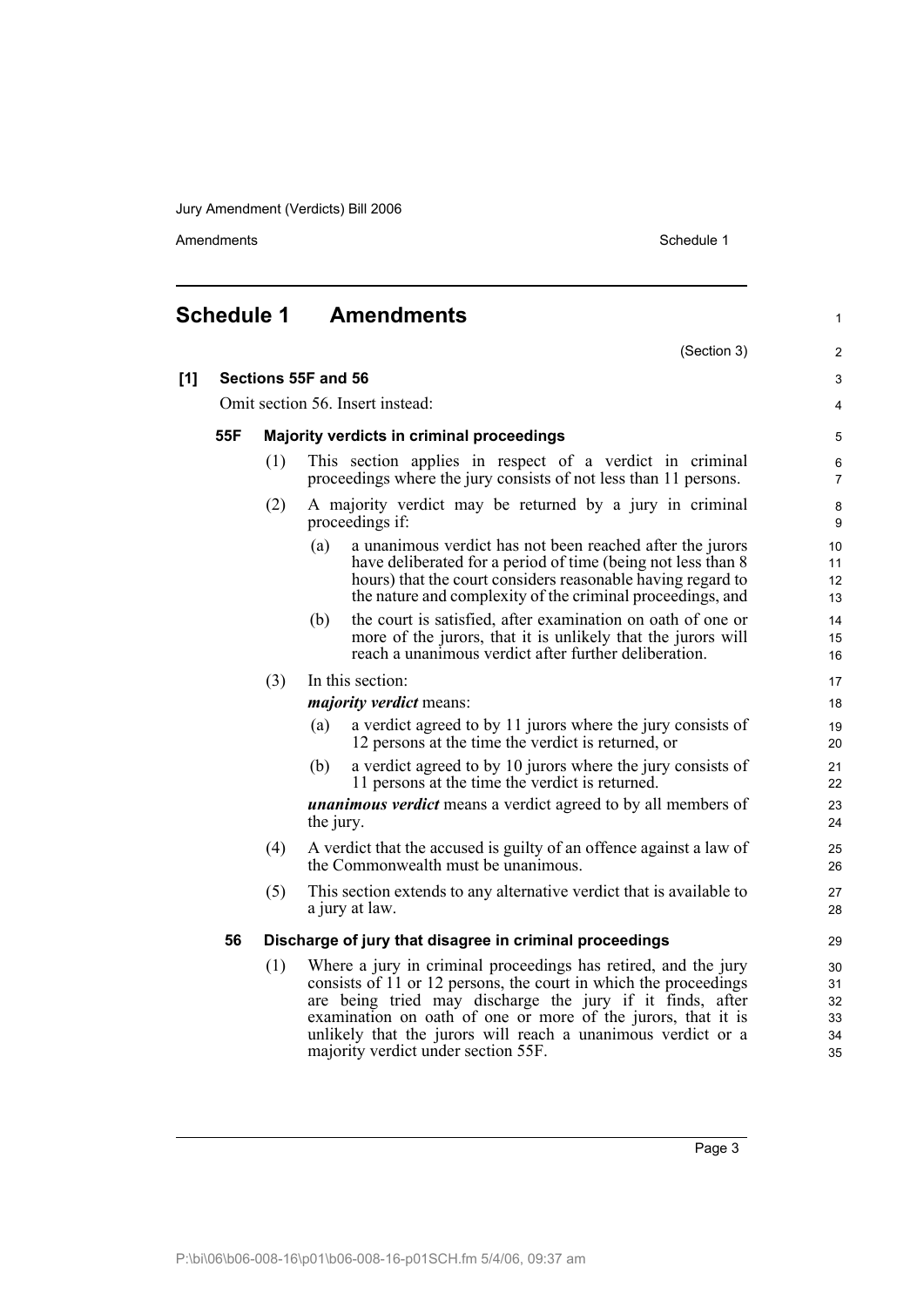Schedule 1 Amendments

|     |                                             | (2)               | Where a jury in criminal proceedings has retired, and the jury<br>consists of 11 or 12 persons, the court in which the proceedings<br>are being tried may not discharge the jury under this section if it<br>finds, after examination on oath of one or more of the jurors, that<br>it is likely that the jurors will reach a majority verdict under<br>section 55F. | 1<br>$\overline{2}$<br>3<br>$\overline{4}$<br>$\sqrt{5}$<br>6 |
|-----|---------------------------------------------|-------------------|----------------------------------------------------------------------------------------------------------------------------------------------------------------------------------------------------------------------------------------------------------------------------------------------------------------------------------------------------------------------|---------------------------------------------------------------|
|     |                                             | (3)               | Where a jury in criminal proceedings has retired, and the jury<br>consists of 10 persons or less, the court in which the proceedings<br>are being tried may discharge the jury if it finds, after<br>examination on oath of one or more of the jurors, that it is<br>unlikely that the jurors will reach a unanimous verdict.                                        | $\overline{7}$<br>8<br>9<br>10<br>11                          |
| [2] |                                             | <b>Section 80</b> |                                                                                                                                                                                                                                                                                                                                                                      | 12                                                            |
|     |                                             |                   | Insert after section 79:                                                                                                                                                                                                                                                                                                                                             | 13                                                            |
|     | 80<br>Review of majority verdict amendments |                   |                                                                                                                                                                                                                                                                                                                                                                      |                                                               |
|     |                                             |                   |                                                                                                                                                                                                                                                                                                                                                                      | 14                                                            |
|     |                                             | (1)               | The Minister is to review the operation of the amendments made<br>to this Act by the Jury Amendment (Verdicts) Act 2006 to<br>determine whether the policy objectives of those amendments<br>remain valid and whether the terms of the amendments remain<br>appropriate for securing those objectives.                                                               | 15<br>16<br>17<br>18<br>19                                    |
|     |                                             | (2)               | The review is to be undertaken as soon as possible after the period<br>of 5 years from the commencement of the Jury Amendment<br>(Verdicts) Act 2006.                                                                                                                                                                                                                | 20<br>21<br>22                                                |
|     |                                             | (3)               | A report of the outcome of the review is to be tabled in each<br>House of Parliament within 12 months after the end of the period<br>of 5 years.                                                                                                                                                                                                                     | 23<br>24<br>25                                                |
| [3] |                                             |                   | <b>Schedule 8 Transitional and savings provisions</b>                                                                                                                                                                                                                                                                                                                | 26                                                            |
|     |                                             |                   | Insert at the end of clause $1A(1)$ :                                                                                                                                                                                                                                                                                                                                | 27                                                            |